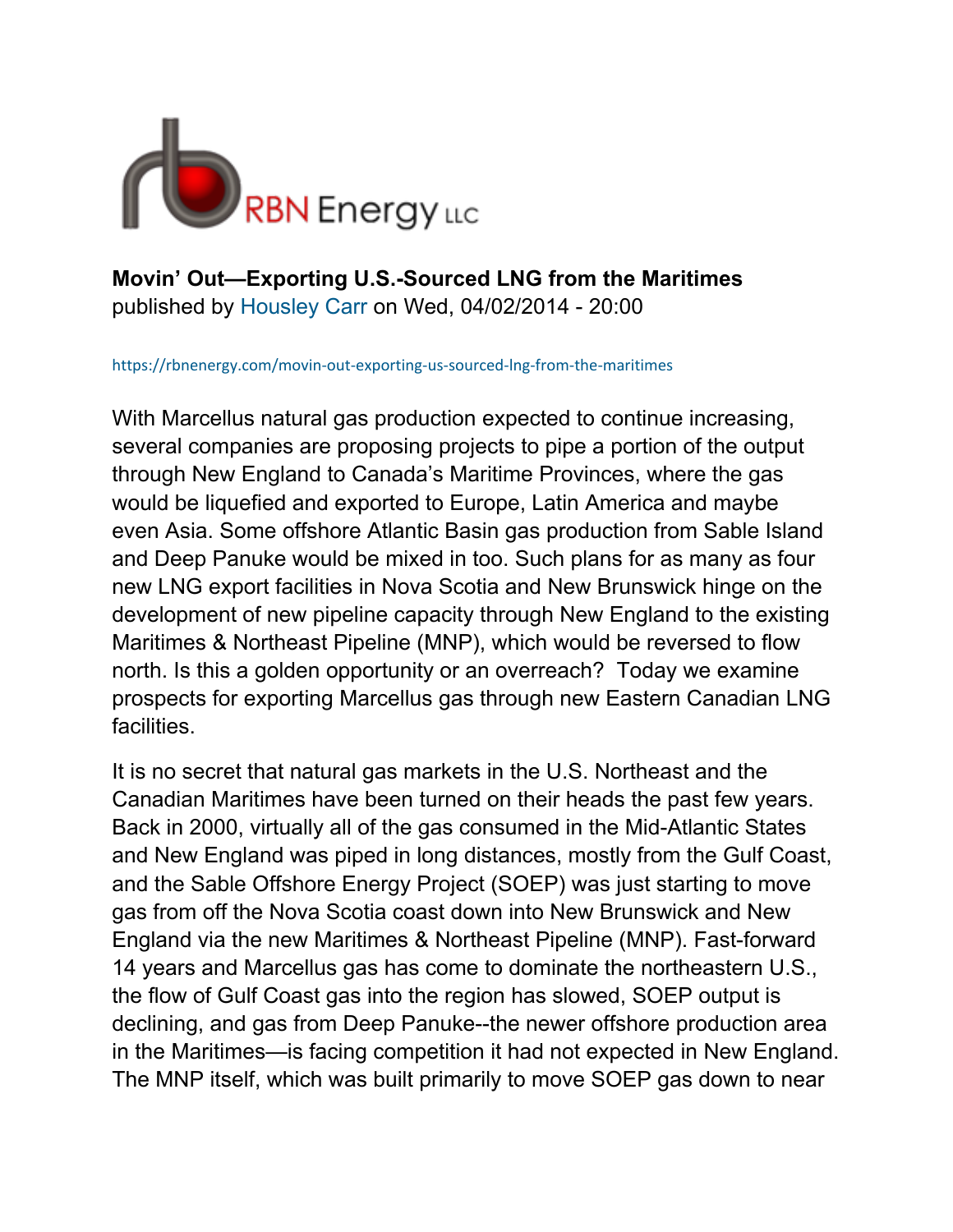Boston, is likely to be flowing north before long.

# **The Opportunity**

As we said in "Is Deep Panuke Gas a Case of 'Right Place, Wrong Time'? " gas from offshore Nova Scotia that has been flowing into New England through the MNP is not likely to be doing so for long, given the increasing volumes of Marcellus gas moving into the six-state region. Gas from SOEP, whose production has been declining since 2008, also will have increasing trouble finding New England buyers once they have a Marcellus alternative. In the circumstances at least four companies have identified an opportunity to build LNG export facilities in the Maritimes. Their take is that such plans would guarantee a market for SOEP and Deep Panuke gas by liquefying it and shipping it overseas where prices for LNG are at a premium to the US and Canadian market (see More Than A Feeling).



# **School of Energy Online Available Now!**

The course materials include over ten hours of streaming video from the March 2014 School of Energy, Excel models discussed in the course, and accompanying slide decks in PDF format. More info. on School of Energy Online here.

**It's the next best thing to being there!**

Additional gas flows through New England from the Marcellus would provide these export schemes with an abundant source of gas to supplement SOEP and Deep Panuke production volumes and ensure competitive export prices. One additional benefit for these schemes is that the Canadian government approval process for LNG exports could be more streamlined than the complex US process that requires caseby-case approval from the Department of Energy (DOE) and the Federal Energy Regulatory Commission (see The Molecule Laws). Exporting Marcellus gas to Canada before liquefying into LNG would by-pass the US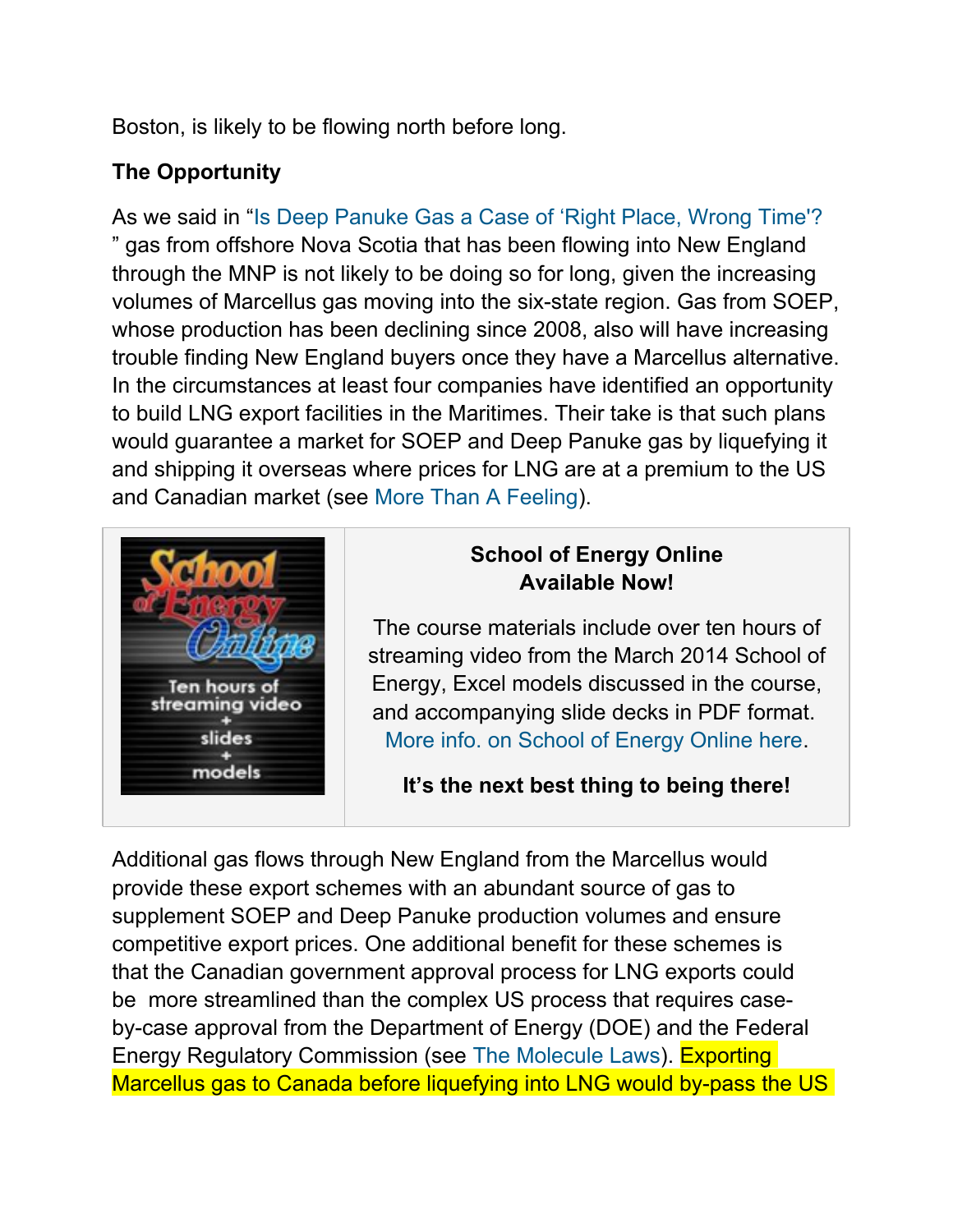## regulatory jurisdiction.

Pieridae Energy (Canada) Ltd. has been developing a project to export up to 10 million metric tons per year (MMtpa) or 1.5 Bcf/d of LNG from a proposed LNG terminal in Goldboro, Nova Scotia (see Figure #1), and things are starting to come together. In July 2013, Pieridae signed a 20 year deal under which E.ON Global Commodities SE, a subsidiary of the German energy giant, will take 5 MMmt/y, or half the Goldboro project's capacity. In March 2014, Pieridae received "environmental assessment" approval for the project from the Nova Scotia government. The same month, Pieridae submitted an application to Canada's National Energy Board to import up to 1 Bcf/d of Marcellus natural gas into the Maritimes through existing pipelines (MNP chief among them), and to export up to 1.4 Bcf/d as LNG from its planned Goldboro terminal to buyers overseas. The gas needs of the LNG export terminal would come from SOEP, Deep Panuke and the northeastern U.S., depending on availability and price. If all goes well, the first of two planned LNG "trains" at Goldboro could start up as soon as 2019; the second could come online six months after that.



Figure #1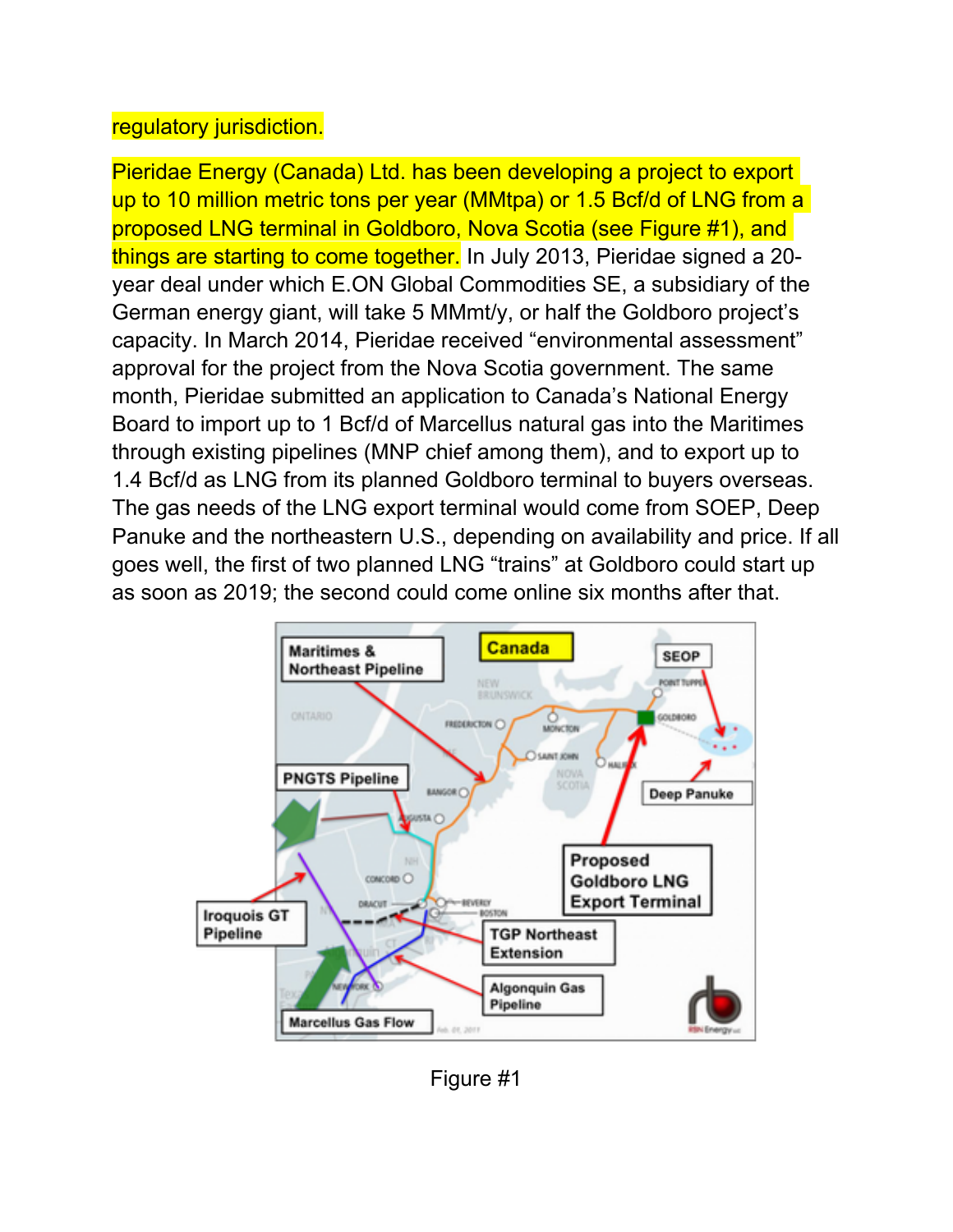Source: RBN Energy (Click to Enlarge)

### **Supply Challenge**

One of the biggest challenges Pieridaes faces (so with the other exportminded companies we will get to) is getting enough gas from the Marcellus through the New England pipeline infrastructure to the MNP. As we discussed in Part 1 and Part 2 of our "Please Come to Boston" series and in "Polar Vortex Spurs Catch-22 Workaround" there is currently not enough pipeline capacity in place to deliver all the Marcellus gas New England needs, let alone capacity to move an additional 1 Bcf/d of Marcellus gas through New England to feed LNG export projects in the Maritimes. However, two planned pipelines could help provide what would be needed by the time the proposed Goldboro project comes online in 2019. One is Kinder Morgan's proposed Northeast Expansion, a new, 150-mile pipeline from Wright, NY (near Albany) to Dracut, MA (see black dashed line in Figure #1). Dracut is one of the two southern termini of the MNP; the other is Beverly, MA, a few miles to the east, where MNP is linked to Algonquin Gas Transmission's (AGT) HubLine (blue line in Figure #1).

The second pipeline project that could help deliver gas through New England is Spectra Energy's Atlantic Bridge, a planned expansion of its AGT and MNP systems. Atlantic Bridge would build on the Algonquin Incremental Market (AIM) project, which will add up to 342 MMcf/d of capacity to the existing AGT pipeline through New York, Connecticut, Rhode Island and Massachusetts by 2016. Atlantic Bridge would enable shippers to move gas from Millennium Pipeline system at Ramapo, NY or the Texas Eastern Transmission pipeline system at Lambertville, NJ to existing and new delivery points on AGT and MNP—all the way to the Maritimes. Kinder Morgan's Northeast Expansion and Spectra's Atlantic Bridge each would add sizeable capacity: up to 1.2 Bcf/d for the former and up to 600 MMcf/d for the latter. A November 2013 ICF International White Paper for the New England Independent System Operator forecast New England gas demand in 2019 – including new power generation projects – at 1.1 Tcf/year or ~ 3Bcf/d. If the Kinder Morgan Northeast Extension as well as the Spectra AIM and Atlantic Bridge expansions are completed then incoming pipeline capacity into New England would total ~7.5 Bcf/d. That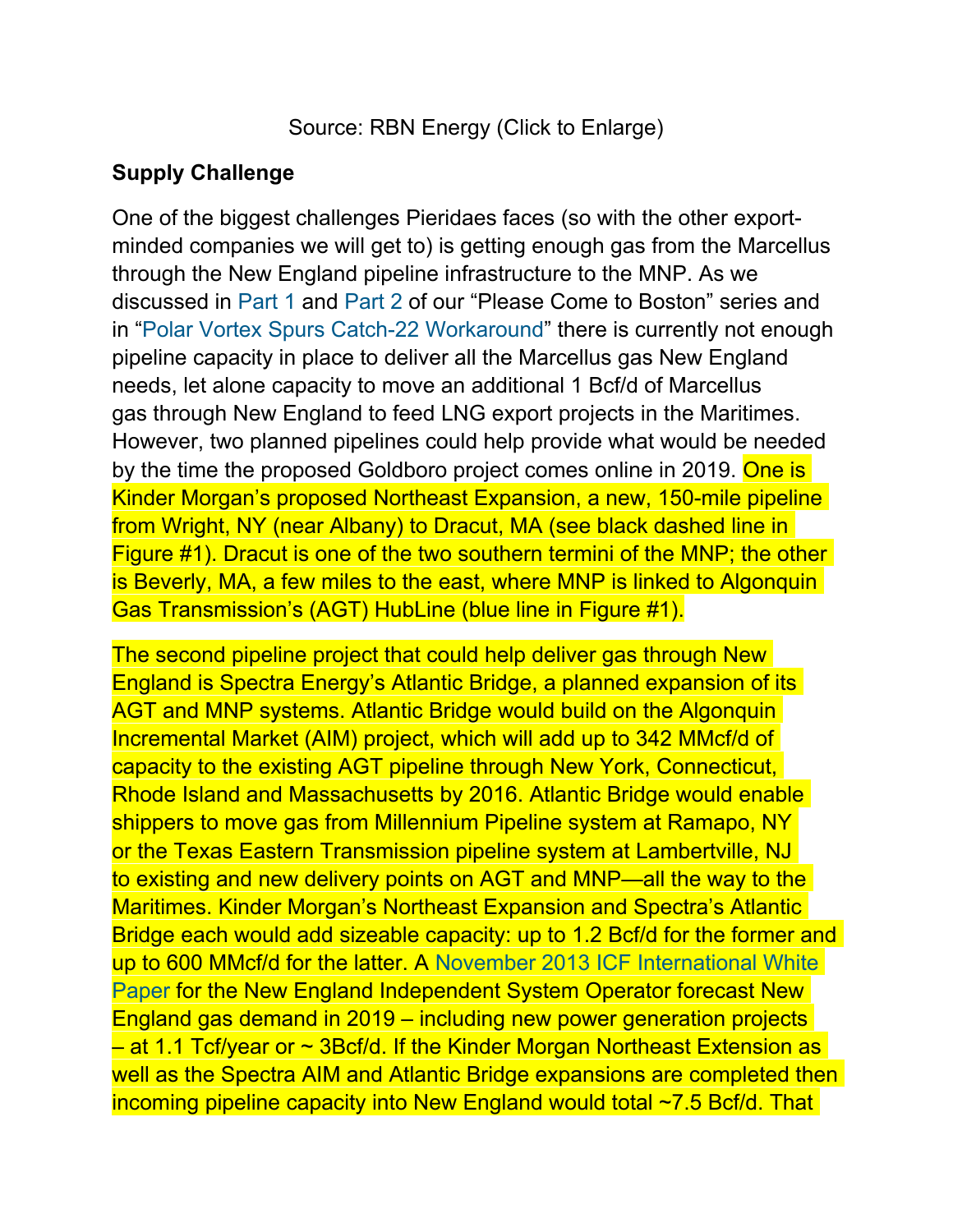means on paper at least there should be adequate capacity to supply an incremental 1 Bcf/d through New England to LNG exports from Goldboro. Of course demand from local distribution companies and power generators within New England will likely peak much higher than 3 Bcf/d in the winter months, constraining available supplies for export. But typical summer and shoulder-month loads should provide more than enough capacity for the export volumes.

# **Demand for LNG Exports**

E.ON Global Commodities is a major player in supplying LNG to Europe, and presumably would take its 50 percent share of Goldboro's LNG production straight across the Atlantic. In its effort to find others willing to make long-term commitments to take LNG from Goldboro, Pieradaes is highlighting not only the potential low cost of its largely Marcellus-based LNG but the short shipping distances to LNG import terminals throughout Europe and even as far away as India. As Table #1 shows, the shipping time from Goldboro to key ports "across the pond" are roughly half the time it takes to ship LNG from Qatar in the Middle East which would be a major competitor in the European market. Pieridaes is also touting South America as a potential market.

| <b>Destination</b><br>Port | Country                  |                        | <b>Days Shipping</b> |          |  |
|----------------------------|--------------------------|------------------------|----------------------|----------|--|
|                            |                          | Lake<br><b>Charles</b> | Qatar                | Goldboro |  |
| Zeebrugge                  | <b>Belgium</b>           | 10.90                  | 14.50                | 6.50     |  |
| <b>Isle of Grain</b>       | <b>United</b><br>Kingdom | 10.80                  | 14.50                | 6.50     |  |
| <b>Fos Sur Mer</b>         | France                   | 12.00                  | 10.50                | 7.60     |  |
| <b>Montoir</b>             | France                   | 10.40                  | 14.10                | 6.20     |  |
| <b>Bilbao</b>              | Spain                    | 10.70                  | 13.50                | 6.00     |  |
| Barcelona                  | <b>Spain</b>             | 11.60                  | 10.50                | 7.50     |  |
| La Spezia                  | Italy                    | 12.50                  | 10.20                | 8.30     |  |
| Mangalore                  | India                    | 22.00                  | 4.00                 | 18.00    |  |

Table #1

Source: Pieridaes Energy Project Presentation (Click to Enlarge)